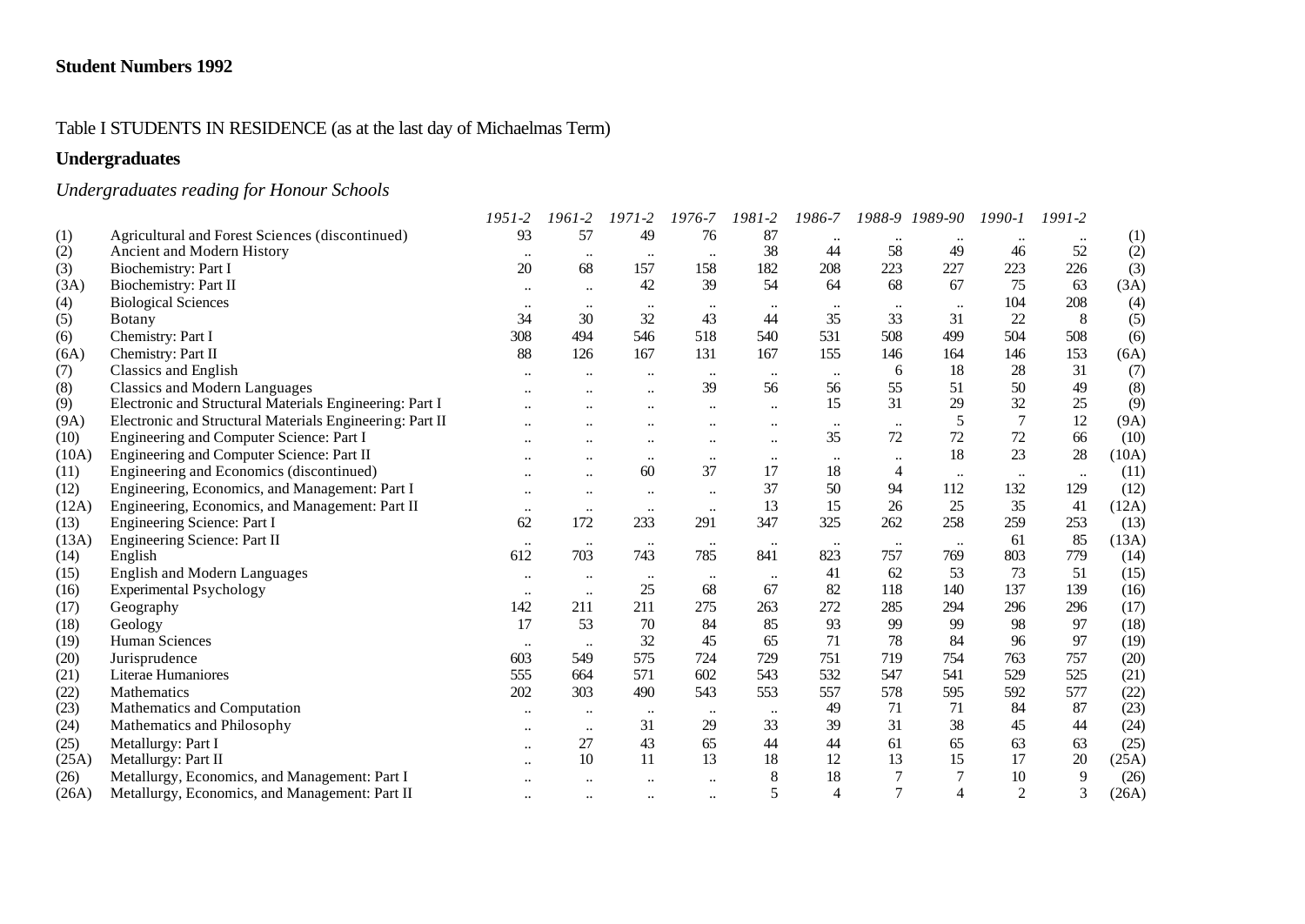|      |                                        | 1951-2        | 1961-2           | 1971-2    | 1976-7    | 1981-2    | 1986-7    | 1988-9    | 1989-90   | 1990-1 | 1991-2 |      |
|------|----------------------------------------|---------------|------------------|-----------|-----------|-----------|-----------|-----------|-----------|--------|--------|------|
| (27) | <b>Modern History</b>                  | 1,037         | 1,016            | 826       | 919       | 894       | 801       | 858       | 896       | 888    | 902    | (27) |
| (28) | Modern History and Economics           | $\ddotsc$     | $\ddotsc$        | 75        | 50        | 76        | 49        | 43        | 38        | 39     | 29     | (28) |
| (29) | Modern History and English             | $\ddotsc$     | $\ddotsc$        | $\ddotsc$ | $\ddotsc$ | $\ddotsc$ | $\ddotsc$ | $\ddotsc$ | $\ddotsc$ |        | 18     | (29) |
| (30) | Modern History and Modern Languages    | $\ddotsc$     | $\bullet\bullet$ | 81        | 65        | 61        | 50        | 68        | 50        | 62     | 59     | (30) |
| (31) | Modern Languages                       | 672           | 711              | 679       | 660       | 722       | 654       | 654       | 670       | 638    | 645    | (31) |
| (32) | Music                                  | 42            | 64               | 84        | 121       | 137       | 145       | 153       | 152       | 155    | 154    | (32) |
| (33) | <b>Oriental Studies</b>                | 14            | 61               | 89        | 77        | 76        | 123       | 144       | 126       | 141    | 132    | (33) |
| (34) | Philosophy and Modern Languages        | $\ddotsc$     | $\ddotsc$        | $\ddotsc$ | 64        | 49        | 50        | 62        | 58        | 63     | 63     | (34) |
| (35) | Philosophy, Politics, and Economics    | 631           | 795              | 753       | 839       | 845       | 878       | 925       | 930       | 931    | 918    | (35) |
| (36) | Philosophy and Theology                | $\cdot \cdot$ | $\ddotsc$        | 27        | 36        | 40        | 53        | 50        | 43        | 40     | 43     | (36) |
| (37) | Physics                                | 197           | 427              | 489       | 481       | 532       | 538       | 525       | 514       | 497    | 502    | (37) |
| (38) | Physics and Philosophy                 | $\ddotsc$     | $\ddotsc$        | 16        | 16        | 20        | 17        | 22        | 33        | 36     | 40     | (38) |
| (39) | Physiological Sciences                 | 288           | 249              | 377       | 316       | 310       | 301       | 307       | 319       | 339    | 338    | (39) |
| (40) | Psychology, Philosophy, and Physiology | 34            | 76               | 179       | 138       | 110       | 100       | 121       | 109       | 116    | 125    | (40) |
| (41) | Pure and Applied Biology               | $\ddotsc$     | $\ddotsc$        | $\ddotsc$ | $\ddotsc$ | $\ddotsc$ | 143       | 176       | 179       | 113    | 47     | (41) |
| (42) | Theology                               | 143           | 192              | 153       | 161       | 192       | 177       | 170       | 188       | 185    | 180    | (42) |
| (43) | Zoology                                | 62            | 98               | 125       | 142       | 173       | 105       | 110       | 123       | 98     | 49     | (43) |
|      | Sub-Total                              | 5,856         | 7,156            | 8,041     | 8,650     | 9,073     | 9,123     | 9,407     | 9,582     | 9,775  | 9,725  |      |
|      |                                        |               |                  |           |           |           |           |           |           |        |        |      |

# *Other Undergraduates*

|      |                                                               | $1951 - 2$ | 1961-2    | $1971 - 2$           | 1976-7               | 1981-2    | 1986-7       | 1988-9    | 1989-90   |           | 1990-1 1991-2 |      |
|------|---------------------------------------------------------------|------------|-----------|----------------------|----------------------|-----------|--------------|-----------|-----------|-----------|---------------|------|
| (44) | Clinical Medical Students reading for the Oxford<br>BM, B.Ch. | 83         | 62        | 147                  | 187                  | 247       | 306          | 286       | 292       | 279       | 293           | (44) |
| (45) | Clinical Medical Students reading for the degrees of          |            |           |                      |                      |           |              |           |           |           |               |      |
|      | other universities                                            | $\ddotsc$  | $\ddotsc$ | 21                   | $\ddot{\phantom{0}}$ |           | $\ddotsc$    | $\ddotsc$ | $\ddotsc$ | $\ddotsc$ | $\ddotsc$     | (45) |
| (46) | <b>Bachelor of Fine Art</b>                                   | $\ddotsc$  | $\ddotsc$ | $\ddot{\phantom{0}}$ | $\ddot{\phantom{0}}$ | 57        | 49           | 47        | 50        | 52        | 55            | (46) |
| (47) | Certificate in Fine Art (discontinued)                        | $\ddotsc$  | $\ddotsc$ | 66                   | 75                   | $\ddotsc$ | $\ddotsc$    | $\ddotsc$ | $\ddotsc$ | $\ddotsc$ | $\ddotsc$     | (47) |
| (48) | Pass Degrees                                                  | 32         | 38        | 8                    |                      |           |              | $\ddotsc$ | $\ddotsc$ | $\ddotsc$ | $\ddotsc$     | (48) |
| (49) | Special Diploma in Social Studies                             | $\ddotsc$  | $\ddotsc$ | 18                   | 12                   | 9         | 12           | 11        | 11        | 13        | 14            | (49) |
| (50) | Special Diploma in Social Administration                      | $\ddotsc$  | $\ddotsc$ | $\ddot{\phantom{0}}$ |                      |           |              |           | $\ddotsc$ |           |               | (50) |
| (51) | Diploma in Legal Studies                                      | $\ddotsc$  | $\ddotsc$ | $\ddot{\phantom{0}}$ |                      | $\ddotsc$ | <sub>0</sub> | 4         | 6         |           |               | (51) |
| (52) | Foreign Service Course                                        | 63         | 55        | 14                   | 24                   | 26        | 22           | 30        | 33        | 34        | 30            | (52) |
| (53) | Hong Kong Probationary Administrators                         | $\ddotsc$  | $\ddotsc$ | $\ddot{\phantom{a}}$ |                      | 14        | 12           | 14        | 12        | 14        | 14            | (53) |
| (54) | No Oxford qualification                                       | $\ddotsc$  | $\ddotsc$ | $\ddot{\phantom{a}}$ | $\ddot{\phantom{0}}$ |           | 10           | 12        | 19        | 40        | $43*$         | (54) |
| (55) | <b>Visiting Students</b>                                      | $\cdot$ .  |           |                      |                      |           | 188          | 194       | 170       | 153       | 149†          | (55) |
|      | Sub-Total                                                     | 178        | 155       | 274                  | 309                  | 363       | 607          | 598       | 593       | 592       | 601           |      |
|      | <b>Total Undergraduates</b>                                   | 6,034      | 7.311     | 8,315                | 8,959                | 9,436     | 9,730        | 10,005    | 10,175    | 10,367    | 10,326        |      |
|      |                                                               |            |           |                      |                      |           |              |           |           |           |               |      |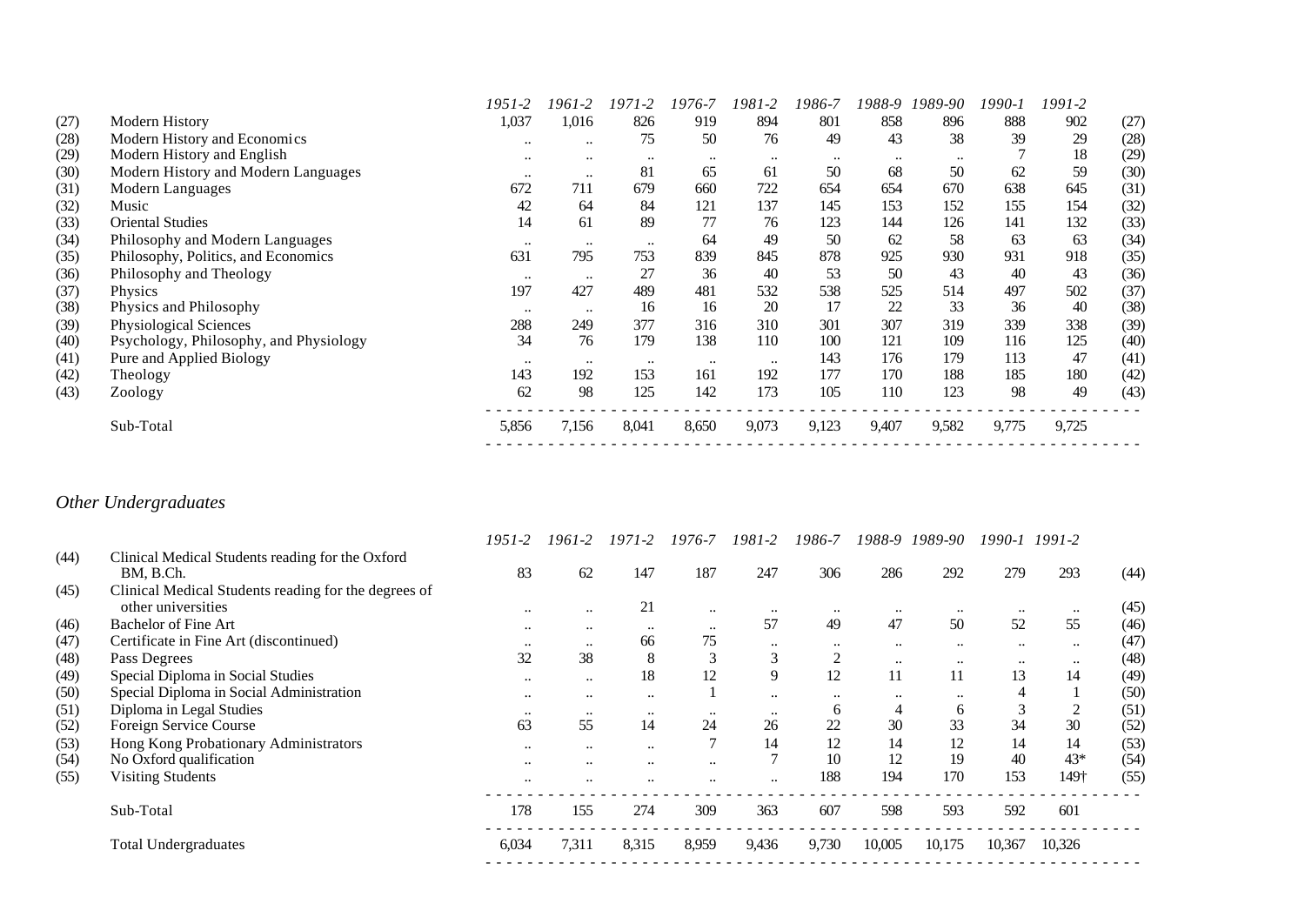#### Table I (*continued*)

#### **Postgraduates** (for detailed distribution by subject in 1990-1, see Table III)

|      |                                                                                                                                                          | $1951 - 2$           | 1961-2    | $1971 - 2$ | 1976-7 | 1981-2 | 1986-7    | 1988-9    | 1989-90   | 1990-1    | 1991-2   |      |
|------|----------------------------------------------------------------------------------------------------------------------------------------------------------|----------------------|-----------|------------|--------|--------|-----------|-----------|-----------|-----------|----------|------|
| (56) | <b>Higher Degrees</b>                                                                                                                                    | 784                  | 1,143     | 2,346      | 2,454  | 2,634  | 3,180     | 3,241     | 3,332     | 3,556     | 3,687    | (56) |
| (57) | <b>Diplomas</b>                                                                                                                                          | 61                   | 129       | 169        | 132    | 61     | 72        | 76        | 64        | 80        | 65       | (57) |
| (58) | Certificate in Education                                                                                                                                 | 166                  | 196       | 271        | 193    | 160    | 132       | 133       | 146       | 185       | 204      | (58) |
| (59) | <b>Recognised Students</b>                                                                                                                               | $\ddotsc$            | $\ddotsc$ | 19         | 17     | 13     | 10        | 13        | 15        | 8         | 6        | (59) |
| (60) | No Degree or Diploma                                                                                                                                     | 48                   | 23        | 55         | 28     | 9      | $\ddotsc$ | $\ddotsc$ | $\ddotsc$ | $\ddotsc$ | $\cdots$ | (60) |
|      | <b>Total Postgraduates</b>                                                                                                                               | 1,059                | 1.491     | 2,860      | 2,824  | 2,877  | 3,394     | 3,463     | 3,557     | 3,829     | 3,962    |      |
|      | <b>Grand Total</b>                                                                                                                                       | 7,093                | 8,802     | 11.175     | 11.783 | 12,313 | 13,124    | 13,468    | 13,732    | 14.196    | 14.288   |      |
|      |                                                                                                                                                          |                      |           |            |        |        |           |           |           |           |          |      |
|      | Pre-clinical medical students included under Undergraduates<br>reading for Honour Schools, above. (Numbers for 1961-2 and<br>earlier are not available.) | $\ddot{\phantom{0}}$ | $\ddotsc$ | 294        | 289    | 293    | 289       | 287       | 292       | 305       | 303‡     |      |

*Note: non-resident students.* In addition there are 484 non-resident undergraduates: of these 306 are linguists, most of whom are spending a year abroad. There are 464 non-resident postgraduates working for their degrees and 427 postgraduates suspended or whose theses are being examined (of these 291 are in Arts, 136 in Science).

In past years matriculated students not following any specific Oxford course have been classified as either undergraduate (No Oxford Qualification) or postgraduate (No Degree or Diploma). It is thought that this approximate distinction is no longer appropriate and all such students are now classified as undergraduates in these tables.

\* 36 in Arts and Social Studies, 7 in Science.

† 105 in Arts and Social Studies, 44 in Science.

‡ 302 in Physiological Sciences, 1 in PPP.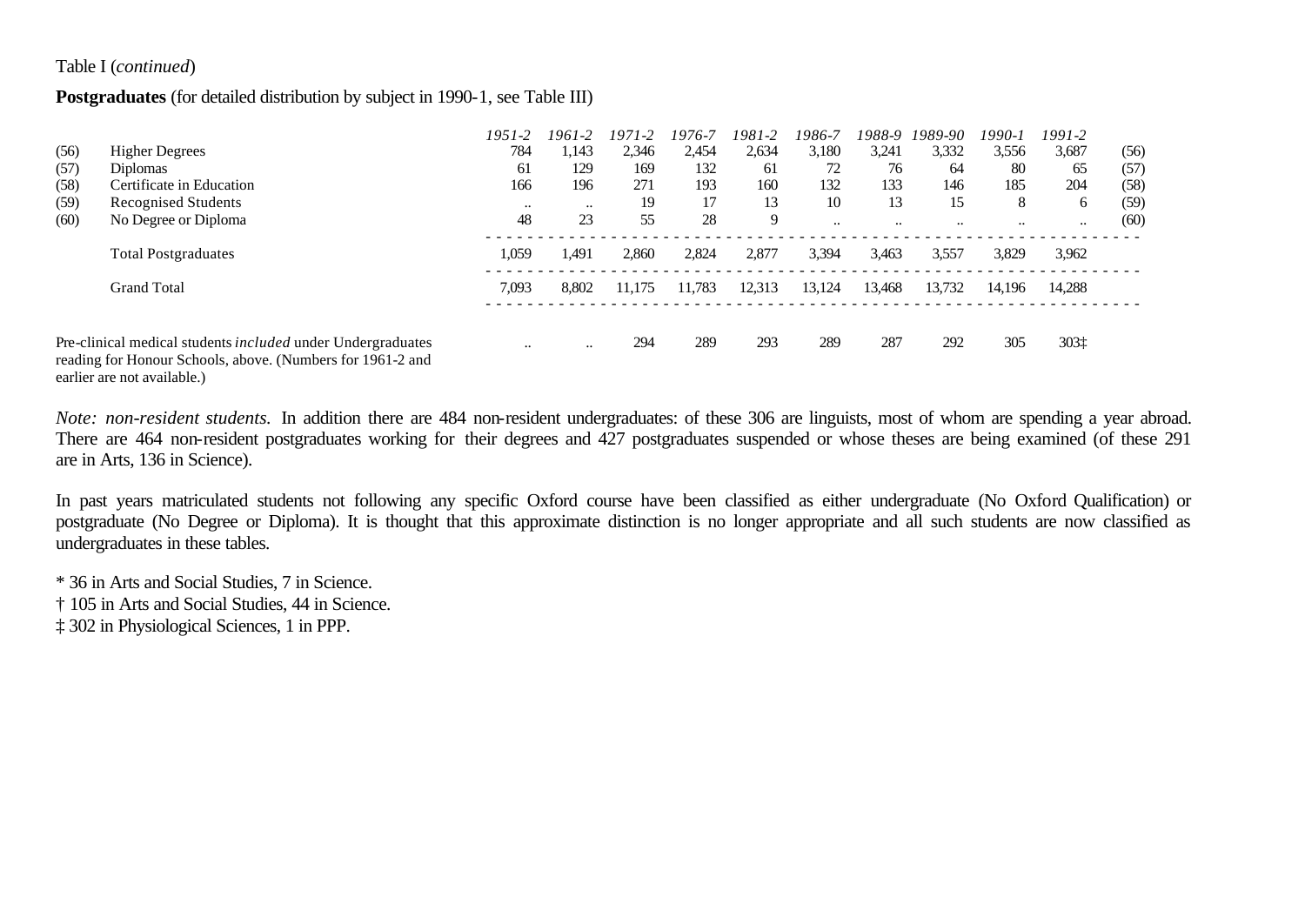# Table IIa DIVISION BETWEEN UNDERGRADUATES AND POSTGRADUATES, ARTS AND SCIENCE *All Students*

|                 |         |         |        | <b>Students in Residence</b> |         |        |            | <i>Students</i><br>out of<br>Residence | Total<br>all<br><i>Students</i> |
|-----------------|---------|---------|--------|------------------------------|---------|--------|------------|----------------------------------------|---------------------------------|
|                 |         | 1979-80 | 1986-7 | 1988-9                       | 1989-90 | 1990-1 | $1991 - 2$ | $1991 - 2$                             | $1991 - 2$                      |
| Undergraduates: | Arts    | 5,718   | 5,759  | 5,881                        | 5,926   | 6,005  | 5,938      | 415                                    | 6,353                           |
|                 | Science | 3,661   | 3,971  | 4,124                        | 4.249   | 4,362  | 4,388      | 69                                     | 4,457                           |
|                 | Total   | 9,379   | 9,730  | 10,005                       | 10,175  | 10,367 | 10,326     | 484                                    | 10,810                          |
| Postgraduates:  | Arts    | 1,873   | 2,131  | 2,072                        | 2,084   | 2,209  | 2,241      | 638                                    | 2,879                           |
|                 | Science | 1,102   | 1,263  | 1,391                        | 1,473   | 1,620  | 1,721      | 253                                    | 1,974                           |
|                 | Total   | 2,975   | 3,394  | 3,463                        | 3,557   | 3,829  | 3,962      | 891                                    | 4,853                           |
| Total:          | Arts    | 7,591   | 7,890  | 7,953                        | 8,010   | 8,214  | 8,179      | 1,053                                  | 9,232                           |
|                 | Science | 4,763   | 5,234  | 5,515                        | 5,722   | 5,982  | 6,109      | 322                                    | 6,431                           |
|                 | Total   | 12,354  | 13,124 | 13,468                       | 13,732  | 14,196 | 14,288     | 1,375                                  | 15,663                          |
|                 |         |         |        |                              |         |        |            |                                        |                                 |

## *Home and Other EC Countries*

|                 |                 |                |                | <b>Students in Residence</b> |                |                |                | <i>Students</i><br><i>out of</i><br>Residence | Total<br>all<br><i>Students</i> |
|-----------------|-----------------|----------------|----------------|------------------------------|----------------|----------------|----------------|-----------------------------------------------|---------------------------------|
|                 |                 | 1979-80        | 1986-7         | 1988-9                       | 1989-90        | $1990 - 1$     | $1991 - 2$     | $1991 - 2$                                    | $1991 - 2$                      |
| Undergraduates: | Arts<br>Science | 5,399<br>3,593 | 5,272<br>3.796 | 5,384<br>3,924               | 5,446<br>4,049 | 5,534<br>4,163 | 5,493<br>4,178 | 407<br>67                                     | 5,900<br>4,245                  |
|                 | Total           | 8,992          | 9.068          | 9,308                        | 9.495          | 9.697          | 9,671          | 474                                           | 10,145                          |
| Postgraduates:  | Arts<br>Science | 1,255<br>804   | 1,265<br>956   | 1,211<br>1,033               | 1,212<br>1,085 | 1,329<br>1,196 | 1,369<br>1,267 | 361<br>191                                    | 1,730<br>1,458                  |
|                 | Total           | 2,059          | 2,221          | 2,244                        | 2,297          | 2,525          | 2,636          | 552                                           | 3,188                           |
| Total:          | Arts<br>Science | 6,654<br>4,397 | 6,537<br>4,752 | 6,595<br>4,957               | 6,658<br>5,134 | 6,863<br>5,359 | 6,862<br>5,445 | 768<br>258                                    | 7,630<br>5,703                  |
|                 | Total           | 11,051         | 11,289         | 11,552                       | 11,792         | 12,222         | 12,307         | 1,026                                         | 13,333                          |

## *Overseas Students (excluding EC)*

|                 |         |         |        |                              |            |            |            | <b>Students</b><br><i>out of</i> | Total<br>all    |
|-----------------|---------|---------|--------|------------------------------|------------|------------|------------|----------------------------------|-----------------|
|                 |         |         |        | <b>Students in Residence</b> |            |            |            | Residence                        | <b>Students</b> |
|                 |         | 1979-80 | 1986-7 | 1988-9                       | 1989-90    | $1990 - 1$ | $1991 - 2$ | $1991 - 2$                       | $1991 - 2$      |
| Undergraduates: | Arts    | 319     | 487    | 497                          | 480        | 471        | 445        | 8                                | 453             |
|                 | Science | 68      | 175    | 200                          | <b>200</b> | 199        | 210        | 2                                | 212             |
|                 | Total   | 387     | 662    | 697                          | 680        | 670        | 655        | 10                               | 665             |
| Postgraduates:  | Arts    | 618     | 866    | 861                          | 872        | 880        | 872        | 277                              | 1,149           |
|                 | Science | 298     | 307    | 358                          | 388        | 424        | 454        | 62                               | 516             |
|                 | Total   | 916     | 1,173  | 1.219                        | 1,260      | 1,304      | 1,326      | 339                              | 1,665           |
|                 |         |         |        |                              |            |            |            |                                  |                 |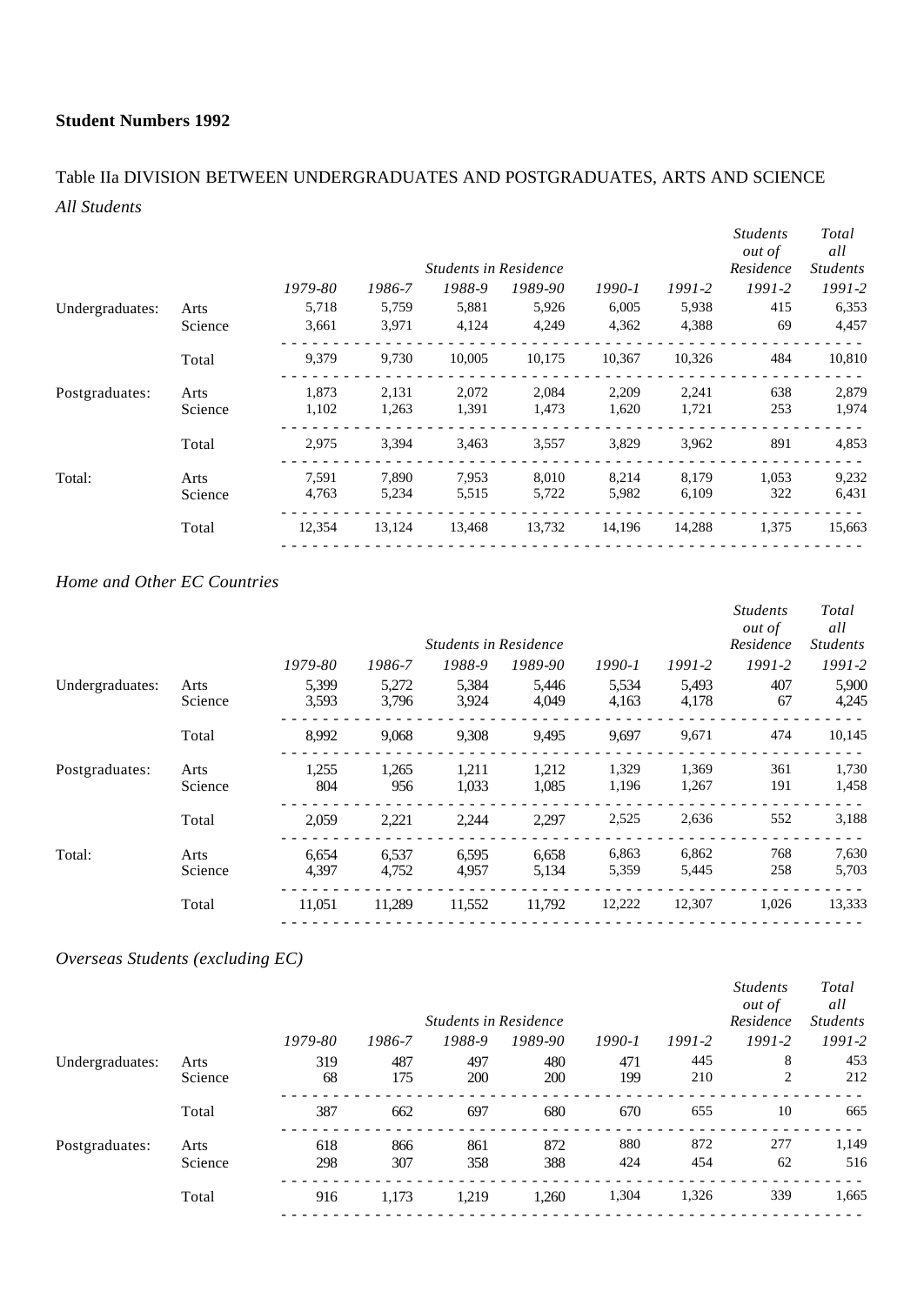# *Overseas Students (excluding EC)* (continued)

| Total | vrts<br>Science | กวร<br>ر ر<br>366 | .<br>482      | 1.358<br>558 | <br>588 | 623 | 1.J 1<br>664 | 285<br>64 | .602<br>728  |
|-------|-----------------|-------------------|---------------|--------------|---------|-----|--------------|-----------|--------------|
|       | Fotal           | 1.303             | 1,0 <i>00</i> | .916         | 1.940   | 974 | 981,ا        | 349       | 2,330<br>- - |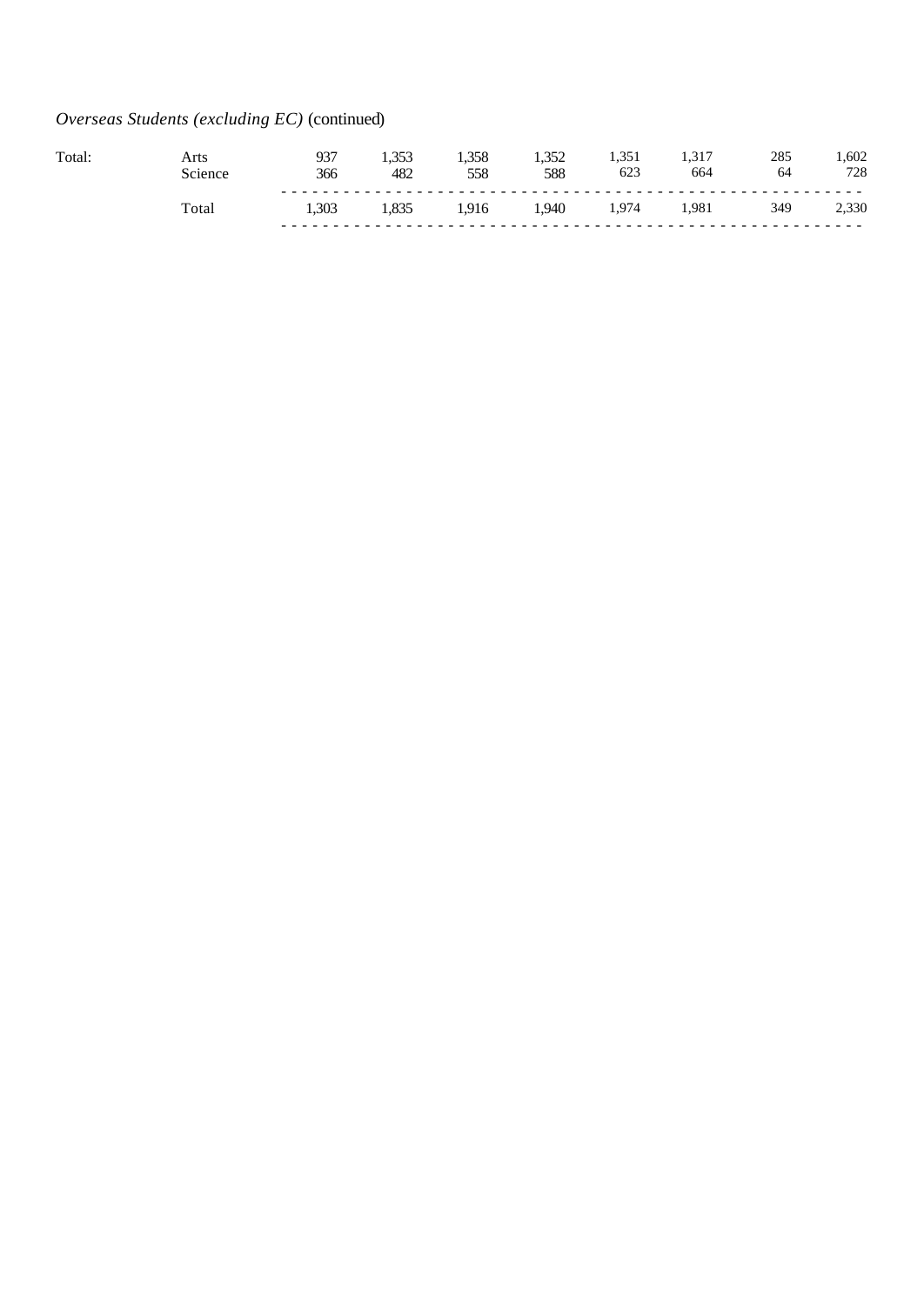#### Table IIb STUDENTS IN RESIDENCE 1991-2: DIVISION BETWEEN UNDERGRADUATES/ POSTGRADUATES, ARTS/SCIENCE, HOME/OVERSEAS, AND MEN/WOMEN

|                 |         |       | Home  |        |       | Overseas |       |       | Total |        |
|-----------------|---------|-------|-------|--------|-------|----------|-------|-------|-------|--------|
|                 |         | Men   | Women | Total  | Men   | Women    | Total | Men   | Women | Total  |
| Undergraduates: | Arts    | 2.876 | 2.433 | 5.309  | 353   | 276      | 629   | 3,229 | 2,709 | 5,938  |
|                 | Science | 2,718 | 1,360 | 4.078  | 196   | 114      | 310   | 2,914 | 1,474 | 4,388  |
|                 | Total   | 5,594 | 3,793 | 9,387  | 549   | 390      | 939   | 6,143 | 4,183 | 10,326 |
| Postgraduates:  | Arts    | 654   | 499   | 1,153  | 655   | 433      | 1,088 | 1,309 | 932   | 2,241  |
|                 | Science | 840   | 311   | 1,151  | 401   | 169      | 570   | 1,241 | 480   | 1,721  |
|                 | Total   | 1,494 | 810   | 2,304  | 1,056 | 602      | 1,658 | 2,550 | 1,412 | 3,962  |
| Total:          | Arts    | 3,530 | 2,932 | 6,462  | 1,008 | 709      | 1,717 | 4,538 | 3,641 | 8,179  |
|                 | Science | 3,558 | 1,671 | 5,229  | 597   | 283      | 880   | 4,155 | 1,954 | 6,109  |
|                 | Total   | 7,088 | 4,603 | 11,691 | 1,605 | 992      | 2,597 | 8,693 | 5,595 | 14,288 |
|                 |         |       |       |        |       |          |       |       |       |        |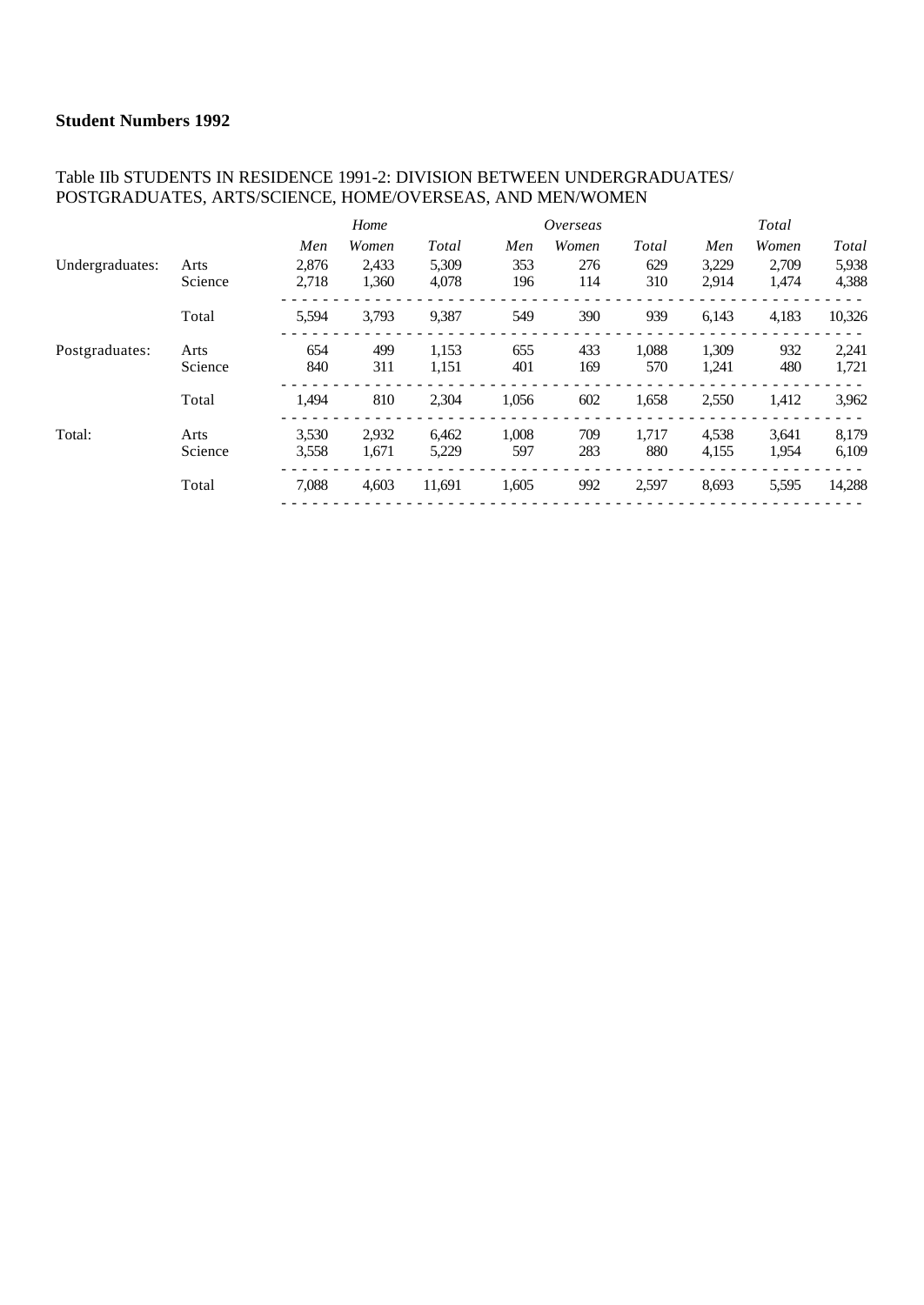#### Table IIc HOME AND EC STUDENT PLANNING NUMBERS

Previously this table has summarised only full-time student numbers on the same basis as UFC planning numbers. 'Planning numbers', however, have now been superseded by 'funded numbers'. These numbers are given in the final column and now include an allowance for part-time students. The numbers are all expressed in 'FTE' units (Full-Time Equivalent).

Each resident undergraduate counts as 1.0 FTE, with the single exception of (non-matriculated) Registered Visiting Students who are excluded from this exercise: each undergraduate student abroad on a compulsory period of language study counts as 0.5 FTE (since 1989-90).

Postgraduate students are classified thus:

As 1.0 FTE (but excluding in each case those in receipt of the fee concession for university staff):

(*a*) resident students following the full-time option of a taught postgraduate course;

(*b*) research students in the first three years of study, whether resident or not;

(*c*) resident research students in their fourth year of study.

#### As 0.5 FTE:

(*d*) students following the part-time option of a taught course;

(*e*) non-resident research students in their fourth year of study;

(*f*) resident research students in their fifth or subsequent year of study;

(*g*) students who are members of staff paying reduced fees.

Excluded from this exercise (0.0 FTE):

(*h*) students whose status is suspended;

(*i*) students whose thesis is under examination;

(*j*) students who remain registered for a taught course but not resident;

(*k*) non-resident research students in their fifth or later year of study.

|                 |                 |                |                |                   |                |                | <b>UFC</b><br><b>Funded</b><br><b>Numbers</b> |
|-----------------|-----------------|----------------|----------------|-------------------|----------------|----------------|-----------------------------------------------|
|                 |                 | 1986-7         | 1988-9         | 1989-90           | $1990 - 1$     | $1991 - 2$     | $1992 - 3$                                    |
| Undergraduates: | Arts<br>Science | 5.336<br>3,712 | 5,433<br>3,838 | $5.643*$<br>3.983 | 5.742<br>4,075 | 5,622<br>4,170 | 5,574<br>3,994                                |
|                 | Total           | 9,048          | 9,271          | $9,626*$          | 9,817          | 9,792          | 9,568                                         |
| Postgraduates:  | Arts<br>Science | 1,288<br>930   | 1,249<br>1,008 | 1,205<br>1,047    | 1,300<br>1,153 | 1,349<br>1,217 | 1,341<br>1,133                                |
|                 | Total           | 2,218          | 2,257          | 2,252             | 2,453          | 2,566          | 2,474                                         |
| Total:          | Arts<br>Science | 6,624<br>4,642 | 6,682<br>4,846 | 6,848<br>5,030    | 7,042<br>5,228 | 6,971<br>5,387 | 6,915<br>5,127                                |
|                 | Total           | 11,266         | 11,528         | 11,878            | 12,270         | 12,358         | 12,042                                        |

\*From this year linguists on compulsory period abroad count as 0.5 FTE.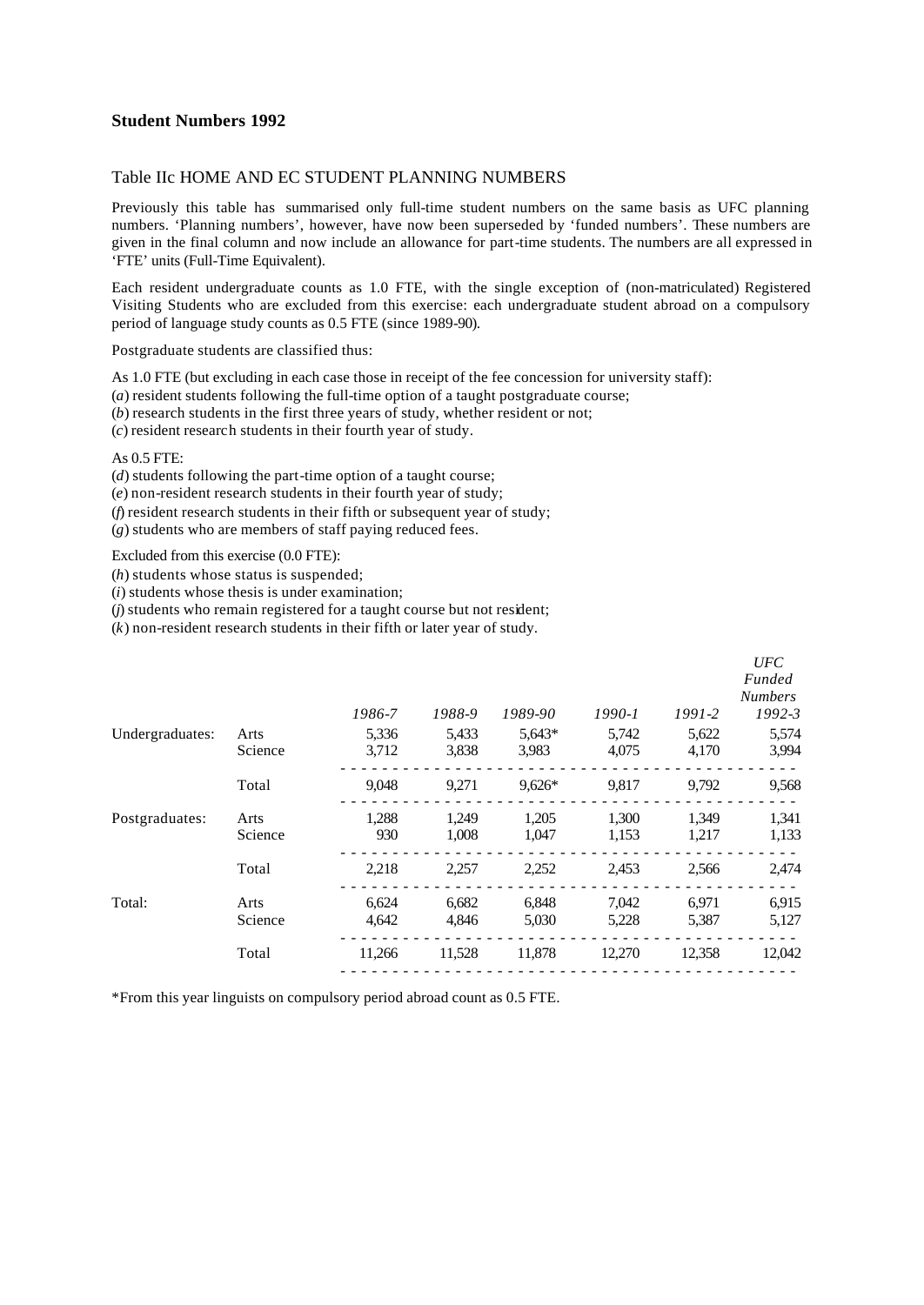# Table IId DISTRIBUTION OF STUDENTS BY COUNTRY OF ORIGIN (figures for 1990-1 are given in parentheses)

*Home and Other EC Students in Residence*

|                       | Undergraduates | Postgraduates  | Total          |          |
|-----------------------|----------------|----------------|----------------|----------|
| <b>United Kingdom</b> | 9,385          | 2,306          | 11,691         | (11,687) |
| Germany               | 143            | 100            | 243            | (191)    |
| Greece                | 21             | 43             | 64             | (56)     |
| Italy                 | 28             | 36             | 64             | (61)     |
| Ireland               | 13             | 46             | 59             | (63)     |
| France                | 28             | 28             | 56             | (45)     |
| Netherlands           | 16             | 15             | 31             | (27)     |
| Spain                 | 10             | 21             | 31             | (31)     |
| Portugal              | 9              | 15             | 24             | (17)     |
| Belgium               | 13             | 8              | 21             | (23)     |
| Denmark               | 5              | 16             | 21             | (18)     |
| Luxembourg            | $\ddotsc$      | $\overline{2}$ | $\overline{2}$ | (3)      |
| Total                 | 9,671          | 2,636          | 12,307         | (12,222) |
|                       |                |                |                |          |

## *Students from Outside the EC in Residence*

| 540<br>177<br>127<br>109<br>93<br>85 | (559)<br>(176)<br>(135)<br>(112)<br>(87)<br>(82) |
|--------------------------------------|--------------------------------------------------|
|                                      |                                                  |
|                                      |                                                  |
|                                      |                                                  |
|                                      |                                                  |
|                                      |                                                  |
|                                      |                                                  |
|                                      | (62)                                             |
| 68                                   | (66)                                             |
| 56                                   | (59)                                             |
| 43                                   | (8)                                              |
| 42                                   | (33)                                             |
| 37                                   | (43)                                             |
| 533                                  | (552)                                            |
| (1,974)<br>1,981                     |                                                  |
|                                      | 71                                               |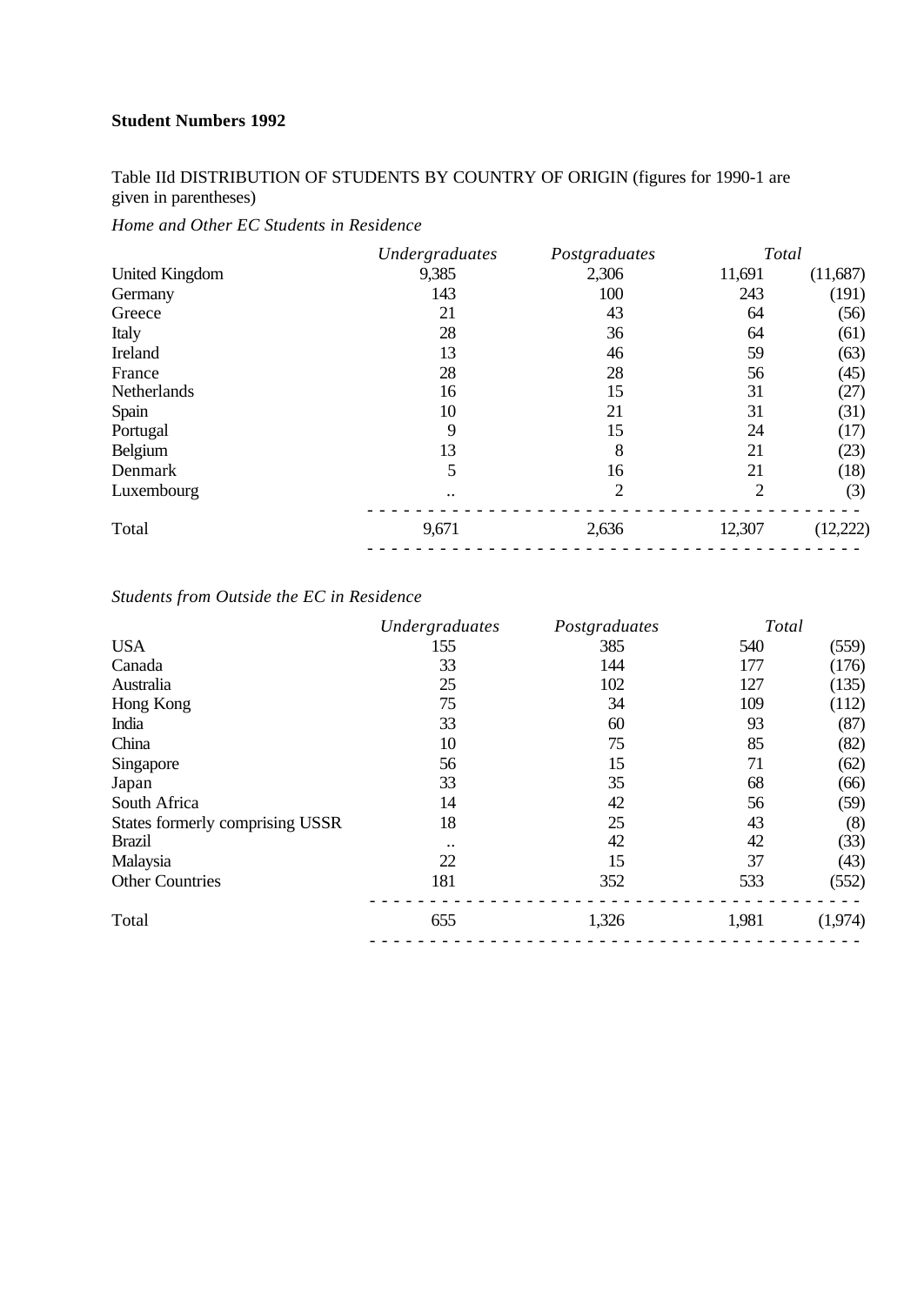# Table III DISTRIBUTION OF POSTGRADUATES BY FACULTY BOARD AND DEGREE, 1991-2

|                                                     | M.Sc.<br>by               | Probation M.Sc.<br>er | or                   |                      | B. Phil.             |                            |                                   |                            |                        |            | <b>Students</b><br><i>out of</i><br>residence |
|-----------------------------------------------------|---------------------------|-----------------------|----------------------|----------------------|----------------------|----------------------------|-----------------------------------|----------------------------|------------------------|------------|-----------------------------------------------|
| <b>Arts and Social Studies</b>                      | course                    | research              |                      | M.Litt. D.Phil.      | M.Phil.              | M.St.                      |                                   | <b>BCL</b> Diplomas Others |                        | Total      |                                               |
| Anthropology and Geography<br>English               | 5<br>$\ddot{\phantom{a}}$ | 16<br>45              | 18<br>57             | 54<br>103            | 19<br>58             | 15<br>$\ddot{\phantom{a}}$ | $\ddot{\phantom{a}}$<br>$\ddotsc$ | <br>                       | <br>$\ddotsc$          | 127<br>263 | 57<br>75                                      |
| Law                                                 |                           | 18                    | 17                   | 26                   | $\ddotsc$            | $\ddot{\phantom{0}}$       | 61                                | 8                          | 1                      | 131        | 19                                            |
| Literae Humaniores                                  |                           | 26                    | 27                   | 96                   | 30                   | 7                          |                                   |                            | 2                      | 188        | 56                                            |
| Modern History                                      |                           | 77<br>20              | 73<br>21             | 107<br>33            | 19<br>5              | 13                         | $\ddot{\phantom{a}}$              | 8                          | $\ddot{\phantom{a}}$   | 297<br>86  | 108                                           |
| Modern Languages<br>Music                           | $\ddotsc$                 | $\overline{4}$        | 9                    | 16                   | 6                    | 6<br>4                     | $\ddot{\phantom{a}}$              | 1                          | $\ddot{\phantom{a}}$   | 39         | 44<br>10                                      |
| <b>Oriental Studies</b>                             | $\ddotsc$                 | 17                    | 18                   | 31                   | 30                   | 5                          | $\ddotsc$                         |                            | $\ddot{\phantom{a}}$   | 101        | 34                                            |
| <b>Social Studies</b>                               | 98                        | 49                    | 75                   | 149                  | 190                  | $\ddot{\phantom{a}}$       | $\ddotsc$<br>                     | <br>                       | $\ddotsc$<br>$\ddotsc$ | 561        | 171                                           |
| Theology                                            | $\ldots$                  | 7                     | 16                   | 36                   | 22                   | 1                          | $\ddotsc$                         | 7                          | $\ddot{\phantom{a}}$   | 89         | 26                                            |
| Sub-Total                                           | 103                       | 279                   | 331                  | 651                  | 379                  | 51                         | 61                                | 24                         | $3*$                   | 1,882      | 600                                           |
| Committee for Archaeology                           |                           |                       |                      | $\ddot{\phantom{0}}$ | 10                   | 9                          | $\ddotsc$                         |                            | $\ddot{\phantom{a}}$   | 19         | $\mathbf{1}$                                  |
| Committee for Comparative<br>Philology              |                           |                       | 1                    | 8                    | 15                   | 1                          |                                   |                            | $\ddot{\phantom{0}}$   | 25         | 7                                             |
| Department of Educational<br><b>Studies</b>         | 9                         | 3                     | 7                    | 6                    | $\ldots$             |                            |                                   |                            | $\ddot{\phantom{a}}$   | 25         | 5                                             |
| Committee for Latin<br><b>American Studies</b>      | $\ddotsc$                 |                       |                      | $\ddot{\phantom{a}}$ | 13                   | 3                          |                                   |                            | $\ddot{\phantom{a}}$   | 16         | 1                                             |
| Committee for Queen<br>Elizabeth House              | 15                        |                       |                      |                      | $\ddotsc$            |                            |                                   |                            | $\ddotsc$              | 15         | $\ddotsc$                                     |
| Committee for Slavonic and<br>East European Studies | $\ddotsc$                 | $\ddotsc$             | $\ddotsc$            | $\ddot{\phantom{0}}$ | 14                   | $\ddot{\phantom{a}}$       | $\ddotsc$                         | $\ddotsc$                  | $\ddot{\phantom{a}}$   | 14         | $\mathbf{1}$                                  |
| Sub-Total                                           | 24                        | 3                     | 8                    | 14                   | 52                   | 13                         |                                   | $\ddotsc$                  | $\ddotsc$              | 114        | 15                                            |
| Total, Arts and Social Studies                      | 127                       | 282                   | 339                  | 665                  | 431                  | 64                         | 61                                | 24                         | $3*$                   | 1,996      | 615                                           |
| Science                                             |                           |                       |                      |                      |                      |                            |                                   |                            |                        |            |                                               |
| <b>Biological Sciences</b>                          | 22                        | 86                    | 115                  | 125                  | $\ddotsc$            |                            |                                   |                            | $\ddotsc$              | 348        | 53                                            |
| Mathematics                                         | 55                        | 59                    | 32                   | 108                  | 2                    | $\ddotsc$                  |                                   |                            | 2                      | 258        | 39                                            |
| Clinical Medicine                                   | 4                         | 41                    | 66                   | 48                   | $\ddot{\phantom{a}}$ | $\ddotsc$                  |                                   |                            | $\ddot{\phantom{a}}$   | 159        | 20                                            |
| <b>Physical Sciences</b>                            | $\ldots$                  | 209                   | 114                  | 426                  | $\ddot{\phantom{a}}$ | $\ddotsc$                  |                                   | $\ddot{\phantom{0}}$       | 1                      | 750        | 102                                           |
| Physiological Sciences                              | $\ddot{\phantom{0}}$      | 36                    | 58                   | 54                   |                      | $\ddotsc$                  |                                   |                            | $\ddot{\phantom{a}}$   | 148        | 20                                            |
| <b>Psychological Studies</b>                        | $\ldots$                  | 14                    | 19                   | 25                   | $\ddotsc$            | $\ddotsc$                  | $\ddotsc$                         |                            | $\ddot{\phantom{a}}$   | 58         | 19                                            |
| <b>Total Science</b>                                | 81                        | 445                   | 404                  | 786                  | $\overline{c}$       | $\ddotsc$                  | $\ddotsc$                         | $\ddotsc$                  | $3*$                   | 1,721      | 253                                           |
| Others classified as Postgraduates                  |                           |                       |                      |                      |                      |                            |                                   |                            |                        |            |                                               |
| Special Diploma in Education                        | $\ddot{\phantom{a}}$      |                       |                      |                      | $\ddotsc$            |                            |                                   | 41                         | $\ddotsc$              | 41         | 21                                            |
| Certificate in Education                            | $\ddotsc$                 | $\ddotsc$             | $\ldots$             | $\ddotsc$            | $\ddotsc$            | $\ddotsc$                  | $\ddotsc$                         | $\ddotsc$                  | 204                    | 204        | $\overline{c}$                                |
| Total others classified as<br>Postgraduates         | $\ddotsc$                 | $\ddot{\phantom{0}}$  | $\ddot{\phantom{a}}$ |                      | $\ddotsc$            | $\ddot{\phantom{a}}$       | $\ldots$                          | 41                         | 204                    | 245        | 23                                            |
|                                                     |                           |                       |                      |                      |                      |                            |                                   |                            |                        |            |                                               |
| <b>Grand Total</b>                                  | 208                       | 727                   | 743                  | 1,451                | 433                  | 64                         | 61                                | 65                         | 210                    | 3,962      | 891                                           |

\* These are Recognized Students.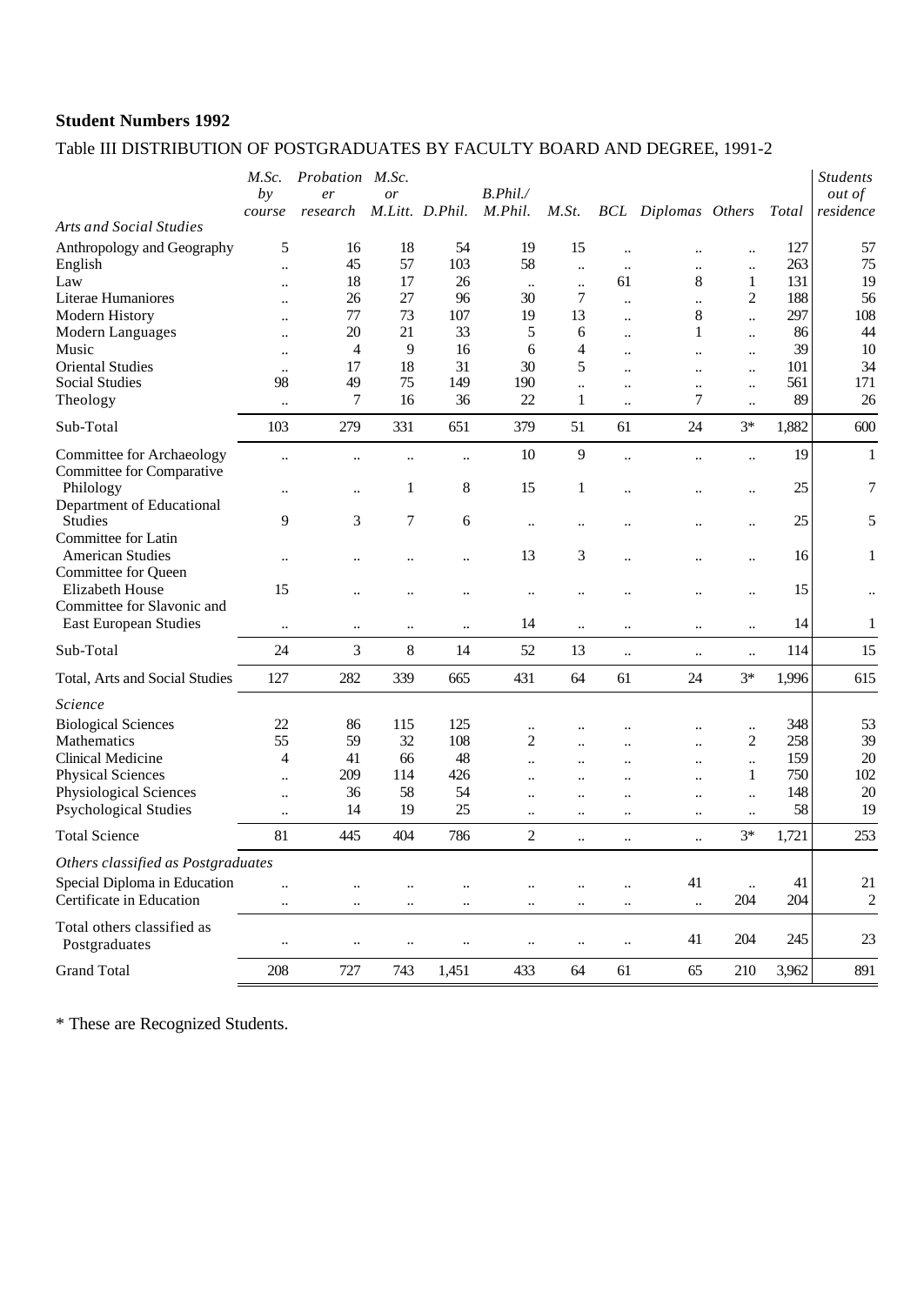# Table IV STUDENTS IN RESIDENCE, 1991-2: DIVISION BY COLLEGE

|                       |                          | Undergraduates           |                |                | Postgraduates               |                          |            | Total                |                |
|-----------------------|--------------------------|--------------------------|----------------|----------------|-----------------------------|--------------------------|------------|----------------------|----------------|
|                       | Arts                     | Science                  | Total          | Arts           | Science                     | Total                    | Arts       | Science              | Total          |
| All Souls             | $\ddot{\phantom{0}}$     | $\ddotsc$                | $\ddotsc$      | $\overline{4}$ | $\ddotsc$                   | $\overline{\mathcal{L}}$ | 4          |                      | $\overline{4}$ |
| <b>Balliol</b>        | 221                      | 162                      | 383            | 99             | 60                          | 159                      | 320        | $\ddotsc$<br>222     | 542            |
| <b>Brasenose</b>      | 227                      | 130                      | 357            | 48             | 32                          | $80\,$                   | 275        | 162                  | 437            |
| Christ Church         | 260                      | 155                      | 415            | 59             | 42                          | 101                      | 319        | 197                  | 516            |
| Corpus Christi        | 128                      | 91                       | 219            | 45             | 28                          | 73                       | 173        | 119                  | 292            |
| Exeter                | 173                      | 139                      | 312            | 47             | 47                          | 94                       | 220        | 186                  | 406            |
| Hertford              | 199                      | 146                      | 345            | $70\,$         | 35                          | 105                      | 269        | 181                  | 450            |
| Jesus                 | 160                      | 143                      | 303            | 47             | 46                          | 93                       | 207        | 189                  | 396            |
| Keble                 | 236                      | 172                      | 408            | 50             | 40                          | 90                       | 286        | 212                  | 498            |
| Lady Margaret Hall    | 220                      | 145                      | 365            | 53             | 54                          | 107                      | 273        | 199                  | 472            |
| Lincoln               | 156                      | 96                       | 252            | 78             | 36                          | 114                      | 234        | 132                  | 366            |
| Magdalen              | 245                      | 160                      | 405            | 86             | 60                          | 146                      | 331        | 220                  | 551            |
| Merton                | 139                      | 125                      | 264            | 52             | 55                          | 107                      | 191        | 180                  | 371            |
| New College           | 239                      | 195                      | 434            | 65             | 61                          | 126                      | 304        | 256                  | 560            |
| Oriel                 | 158                      | 121                      | 279            | 76             | 36                          | 112                      | 234        | 157                  | 391            |
| Pembroke              | 186                      | 140                      | 326            | 57             | 29                          | 86                       | 243        | 169                  | 412            |
| Queen's               | 153                      | 143                      | 296            | 41             | 50                          | 91                       | 194        | 193                  | 387            |
| St Anne's             | 265                      | 175                      | 440            | 56             | 44                          | 100                      | 321        | 219                  | 540            |
| St Catherine's        | 205                      | 236                      | 441            | 30             | 79                          | 109                      | 235        | 315                  | 550            |
| St Edmund Hall        | 204                      | 193                      | 397            | 35             | 39                          | 74                       | 239        | 232                  | 471            |
| St Hilda's            | 212                      | 143                      | 355            | 40             | 9                           | 49                       | 252        | 152                  | 404            |
| St Hugh's             | 216                      | 158                      | 374            | 53             | 45                          | 98                       | 269        | 203                  | 472            |
| St John's             | 192                      | 173                      | 365            | 79             | 74                          | 153                      | 271        | 247                  | 518            |
| St Peter's            | 155                      | 125                      | 280            | 54             | 25                          | 79                       | 209        | 150                  | 359            |
| Somerville            | 201                      | 144                      | 345            | 27             | 15                          | 42                       | 228        | 159                  | 387            |
| Trinity               | 157                      | 107                      | 264            | 38             | 40                          | 78                       | 195        | 147                  | 342            |
| University            | 194                      | 184                      | 378            | 35             | 54                          | 89                       | 229        | 238                  | 467            |
| Wadham                | 233                      | 183                      | 416            | 53             | 49                          | 102                      | 286        | 232                  | 518            |
| Worcester             | 219                      | 127                      | 346            | 49             | 34                          | 83                       | 268        | 161                  | 429            |
|                       |                          |                          |                |                |                             |                          |            |                      |                |
| Sub-total             | 5,553                    | 4,211                    | 9,764          | 1,526          | 1,218                       | 2,744                    | 7,079      | 5,429                | 12,508         |
| Green College         | 3                        | 78                       | 81             | 36             | 58                          | 94                       | 39         | 136                  | 175            |
| Linacre               | 3                        | $\mathbf{1}$             | $\overline{4}$ | 88             | 136                         | 224                      | 91         | 137                  | 228            |
| Nuffield              |                          |                          | $\ddotsc$      | 73             | $\mathbf 1$                 | 74                       | 73         | $\mathbf{1}$         | 74             |
| St Antony's           | $\overline{\mathcal{L}}$ |                          | 4              | 214            | $\ddotsc$                   | 214                      | 218        | $\ddotsc$            | 218            |
| <b>St Cross</b>       | 3                        | $\mathbf{1}$             | $\overline{4}$ | 40             | 54                          | 94                       | 43         | 55                   | 98             |
| Wolfson               | $\mathbf{1}$             | 11                       | 12             | 120            | 248                         | 368                      | 121        | 259                  | 380            |
| Templeton             | $\ddotsc$                |                          | $\ldots$       | 23             | $\ldots$                    | 23                       | 23         | $\ddotsc$            | 23             |
| Sub-total             | 14                       | 91                       | 105            | 594            | 497                         | 1,091                    | 608        | 588                  | 1,196          |
| <b>Campion Hall</b>   | 5                        | $\mathbf{1}$             | 6              | 10             | $\ddot{\phantom{a}}$        | 10                       | 15         | $\mathbf{1}$         | 16             |
| Greyfriars            | 12                       |                          | 12             | $\overline{c}$ | $\ddotsc$                   | $\overline{c}$           | 14         | $\ddot{\phantom{a}}$ | 14             |
| Mansfield             | 103                      | 39                       | 142            | 17             | 1                           | 18                       | 120        | 40                   | 160            |
| Regent's Park         | 47                       | 1                        | 48             | $\tau$         | $\ddot{\phantom{0}}$        | 7                        | 54         | 1                    | 55             |
| St Benet's Hall       | 14                       | $\mathbf{1}$             | 15             | $\overline{c}$ | $\ddotsc$                   | 2                        | 16         | $\mathbf{1}$         | 17             |
| Sub-total             | 181                      | 42                       | 223            | 38             | $\mathbf{1}$                | 39                       | 219        | 43                   | 262            |
| Anglican Theological  |                          |                          |                |                |                             |                          |            |                      |                |
| Colleges              | 29                       |                          | 29             | $\overline{c}$ |                             | 2                        | 31         |                      | 31             |
| <b>Blackfriars</b>    | 5                        | $\ddot{\phantom{0}}$     | 5              | 1              | $\ddot{\phantom{a}}$        | 1                        | $\sqrt{6}$ | $\ddotsc$            | 6              |
| Manchester College    | 51                       | <br>$\ddot{\phantom{0}}$ | 51             | 5              | $\ddotsc$<br>$\overline{c}$ | $\tau$                   | 56         | $\mathbf{2}$         | 58             |
| Sub-total             | 85                       |                          | 85             | $\,8\,$        | $\overline{c}$              | 10                       | 93         | $\mathbf{2}$         | 95             |
|                       |                          |                          |                |                |                             |                          |            |                      |                |
| Students on part-time |                          |                          |                | 39             |                             | 39                       | 39         |                      | 39             |
| courses               | $\ddotsc$                |                          | $\ddotsc$      |                | $\ddotsc$                   |                          |            | $\ddotsc$            |                |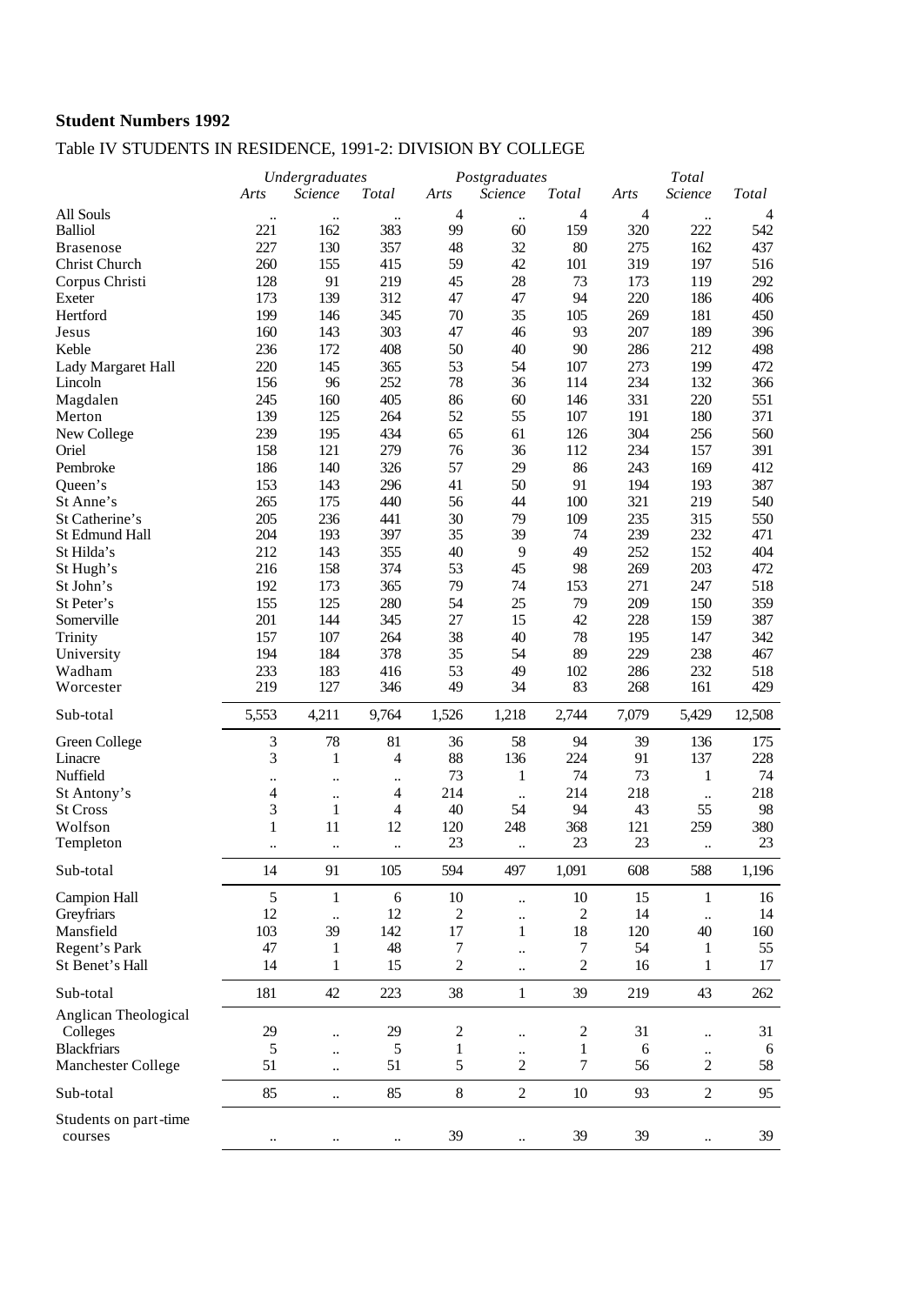#### Table IV (*continued*)

| <b>Total Matriculated</b><br><b>Students</b> | 5.833 | 4.344 | 10.177 | 2.205                | 1.718                | 3.923     | 8.038 | 6.062 | 14.100 |
|----------------------------------------------|-------|-------|--------|----------------------|----------------------|-----------|-------|-------|--------|
| Visiting Students                            | 105   | 44    | 149    | $\ddot{\phantom{0}}$ | $\ddot{\phantom{0}}$ | $\ddotsc$ | 105   | 44    | 149    |
| Total Students with<br>College Membership    | 5,938 | 4.388 | 10.326 | 2,205                | 1.718                | 3.923     | 8.143 | 6.106 | 14.249 |

#### *Other non-matriculated Students*

|                                                                                | <i>Undergraduates</i> |                      |        |                      | Postgraduates  |       | Total |                |           |  |
|--------------------------------------------------------------------------------|-----------------------|----------------------|--------|----------------------|----------------|-------|-------|----------------|-----------|--|
|                                                                                | Arts                  | <i>Science</i>       | Total  | Arts                 | <i>Science</i> | Total | Arts  | <i>Science</i> | Total     |  |
| Clinical Medicine Students<br>reading for the degrees<br>of other universities |                       |                      |        |                      |                |       |       |                |           |  |
| Special Diploma in                                                             | $\ddot{\phantom{0}}$  | $\ddot{\phantom{0}}$ |        | $\ddot{\phantom{0}}$ |                |       |       |                | $\ddotsc$ |  |
| Education                                                                      | $\ddot{\phantom{0}}$  |                      |        | 33                   | $\ddotsc$      | 33    | 33    |                | 33        |  |
| Recognized Students                                                            | $\ddot{\phantom{0}}$  |                      |        | 3                    | 3              | 6     | 6     | 3              | 6         |  |
| Sub-total                                                                      | $\ddotsc$             | $\ddot{\phantom{0}}$ |        | 36                   | 3              | 39    | 39    | 3              | 39        |  |
| Grand total                                                                    | 5,938                 | 4,388                | 10,326 | 2.241                | 1.721          | 3,962 | 8,179 | 6.109          | 14,288    |  |

*Note*: Due to migrations which have taken place in the meantime it is not possible to recalculate on the new basis the postgraduate element of the figures for last year at each college which would normally have been shown for comparison. This column will reappear next year.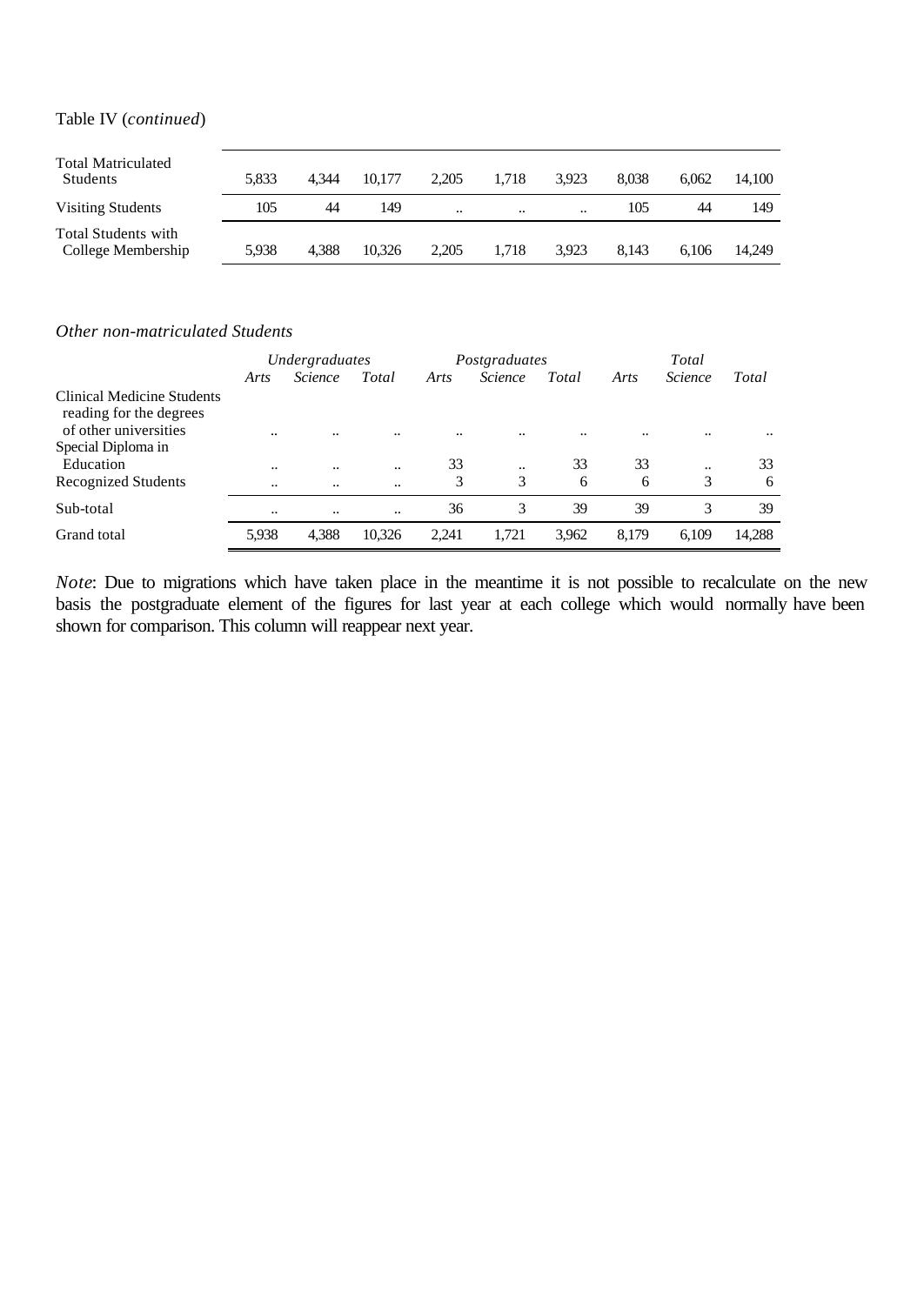#### Table V NUMBER OF UNDERGRADUATES MATRICULATING TO READ FOR FIRST DEGREES

#### *Undergraduates reading for Honour Schools*

|      |                                            | MT 1951                   | <b>MT</b> 1961       | <b>MT1971</b>        | MT 1976        | MT 1981      | MT 1986   | MT 1988         | MT 1989   | MT 1990        | MT 1991        |      |
|------|--------------------------------------------|---------------------------|----------------------|----------------------|----------------|--------------|-----------|-----------------|-----------|----------------|----------------|------|
| (1)  | <b>Agricultural and Forest Sciences</b>    | 29                        | 16                   | 17                   | 27             | $28\,$       | $\ddotsc$ | $\cdot\cdot$    |           | $\ddotsc$      | $\ddotsc$      | (1)  |
| (2)  | Ancient and Modern History                 | $\ddot{\phantom{0}}$      | $\ddotsc$            | $\ddotsc$            | $\ddotsc$      | 10           | 16        | 16              | $\,8\,$   | 16             | 16             | (2)  |
| (3)  | Biochemistry: Part I                       | $\,8\,$                   | 18                   | 53                   | 69             | 63           | 75        | 77              | 84        | 76             | 75             | (3)  |
| (4)  | <b>Biological Sciences</b>                 | $\ddot{\phantom{0}}\cdot$ | $\ddotsc$            | $\ddotsc$            | $\ddotsc$      | $\ldots$     | $\ldots$  | $\ddotsc$       | $\ddotsc$ | 101            | 104            | (4)  |
| (5)  | <b>Botany</b>                              | $\tau$                    | 12                   | 10                   | 14             | 14           | 11        | 15              | 10        | $\ddotsc$      | $\ddotsc$      | (5)  |
| (6)  | Chemistry: Part I                          | 100                       | 176                  | 187                  | 186            | 190          | 183       | 178             | 182       | 172            | 181            | (6)  |
| (7)  | Classics and English                       | $\ddotsc$                 | $\ddot{\phantom{a}}$ | $\ddotsc$            | $\ddots$       | $\ldots$     | $\ldots$  | 6               | 10        | 9              | $10\,$         | (7)  |
| (8)  | <b>Classics and Modern Languages</b>       | $\ddot{\phantom{0}}$      | $\ddot{\phantom{0}}$ | $\ddot{\phantom{0}}$ | 13             | $8\,$        | 17        | 18              | 16        | 16             | 12             | (8)  |
| (9)  | <b>Electronic and Structural Materials</b> |                           |                      |                      |                |              |           |                 |           |                |                |      |
|      | Engineering: Part I                        |                           |                      | $\ddotsc$            | $\ddotsc$      | $\ddotsc$    | 15        | 16              | 9         | 14             | $\overline{9}$ | (9)  |
| (10) | Engineering and Computer Science: Part I   |                           |                      | $\ddot{\phantom{a}}$ | $\ddotsc$      | $\ddotsc$    | 35        | 30              | 19        | 28             | 29             | (10) |
| (11) | <b>Engineering and Economics</b>           |                           | $\ddotsc$            | 21                   | 12             | 5            | 10        | $\ddotsc$       | $\ddotsc$ | $\ddotsc$      | $\ddotsc$      | (11) |
| (12) | Engineering, Economics, and                |                           |                      |                      |                |              |           |                 |           |                |                |      |
|      | Management: Part I                         | $\cdot\cdot$              | $\cdot\cdot$         | $\cdot\cdot$         | $\cdot\cdot$   | 7            | $10\,$    | 33              | 29        | 31             | 34             | (12) |
| (13) | Engineering Science: Part I                | 16                        | 64                   | 87                   | 106            | 136          | 88        | 104             | 111       | 96             | 94             | (13) |
| (14) | English                                    | 176                       | 230                  | 236                  | 266            | 292          | 260       | 260             | 269       | 268            | 264            | (14) |
| (15) | English and Modern Languages               | $\ddotsc$                 | $\ddot{\phantom{a}}$ | $\ldots$             | $\ddotsc$      | $\ldots$     | 15        | 16              | 22        | 22             | 16             | (15) |
| (16) | <b>Experimental Psychology</b>             | $\cdot \cdot$             | $\ddotsc$            | $\boldsymbol{7}$     | 25             | 16           | 27        | 33              | 39        | 44             | $42\,$         | (16) |
| (17) | Geography                                  | 47                        | 69                   | 75                   | 93             | 94           | 88        | 102             | 96        | 99             | 103            | (17) |
| (18) | Geology                                    | $\overline{2}$            | 25                   | 27                   | 29             | 27           | 30        | 39              | 32        | 32             | 31             | (18) |
| (19) | Human Sciences                             |                           |                      | 13                   | 15             | 19           | 21        | 33              | 24        | 26             | 32             | (19) |
| (20) | Jurisprudence                              | 183                       | 190                  | 196                  | 251            | 252          | 253       | 257             | 261       | 259            | 259            | (20) |
| (21) | Literae Humaniores                         | 132                       | 178                  | 161                  | 158            | 148          | 153       | 144             | 135       | 139            | 137            | (21) |
| (22) | Mathematics                                | 75                        | 115                  | 181                  | 185            | 200          | 182       | 206             | 201       | 190            | 189            | (22) |
| (23) | Mathematics and Computation                | $\ddotsc$                 | $\ddotsc$            | $\ddotsc$            | $\ddotsc$      | $\ldots$     | 30        | 24              | 28        | 37             | 29             | (23) |
| (24) | Mathematics and Philosophy                 |                           | $\ddot{\phantom{0}}$ | 12                   | 12             | $8\,$        | 11        | 11              | 19        | 15             | 16             | (24) |
| (25) | Metallurgy: Part I                         | $\ddot{\phantom{a}}$      | 10                   | 16                   | 21             | 18           | 17        | 29              | 29        | 26             | 25             | (25) |
| (26) | Metallurgy, Economics, and Management:     |                           |                      |                      |                |              |           |                 |           |                |                |      |
|      | Part I                                     | $\ldots$                  | $\ddotsc$            | $\ddotsc$            | $\ldots$       | $\mathbf{1}$ | 5         | $\ddots$        | $\ldots$  | $\ddotsc$      | $\ddotsc$      | (26) |
| (27) | Modern History                             | 340                       | 313                  | 291                  | 307            | 295          | 260       | 300             | 300       | 299            | 300            | (27) |
| (28) | Modern History and Economics               | $\ddotsc$                 | $\ddotsc$            | 36                   | 14             | 22           | 21        | 12              | 14        | 13             | 8              | (28) |
| (29) | Modern History and English                 | $\ddot{\phantom{0}}$      | $\ddotsc$            | $\ldots$             | $\ddotsc$      | $\ddotsc$    | $\cdots$  | $\ldots$        | $\ldots$  | $\overline{7}$ | 11             | (29) |
| (30) | Modern History and Modern Languages        | $\ddotsc$                 | $\ddotsc$            | 19                   | 18             | 22           | 15        | 22              | 19        | 23             | 17             | (30) |
| (31) | Modern Languages                           | 220                       | 223                  | 225                  | 239            | 251          | 232       | 227             | 227       | 217            | 213            | (31) |
| (32) | Music                                      | 14                        | 26                   | 35                   | 39             | 46           | 50        | 51              | 52        | 50             | 56             | (32) |
| (33) | <b>Oriental Studies</b>                    | 5                         | 11                   | 28                   | 25             | 26           | 44        | 43              | 47        | 44             | 56             | (33) |
| (34) | Philosophy and Modern Languages            | $\ddot{\phantom{0}}$      |                      | $\ddotsc$            | 26             | 19           | 16        | 19              | 19        | 18             | 22             | (34) |
| (35) | Philosophy, Politics, and Economics        | 187                       | 251                  | 245                  | 321            | 305          | 289       | 316             | 324       | 312            | 312            | (35) |
| (36) | Philosophy and Theology                    | $\cdot\cdot$              | $\ddots$             | 11                   | 14             | 14           | 18        | 14              | 13        | 16             | 18             | (36) |
| (37) | Physics                                    | 52                        | 167                  | 176                  | 181            | 177          | 184       | 183             | 186       | 166            | 179            | (37) |
| (38) | Physics and Philosophy                     |                           |                      | $\overline{4}$       | $\overline{4}$ | 5            | 5         | $7\phantom{.0}$ | 14        | 14             | 15             | (38) |